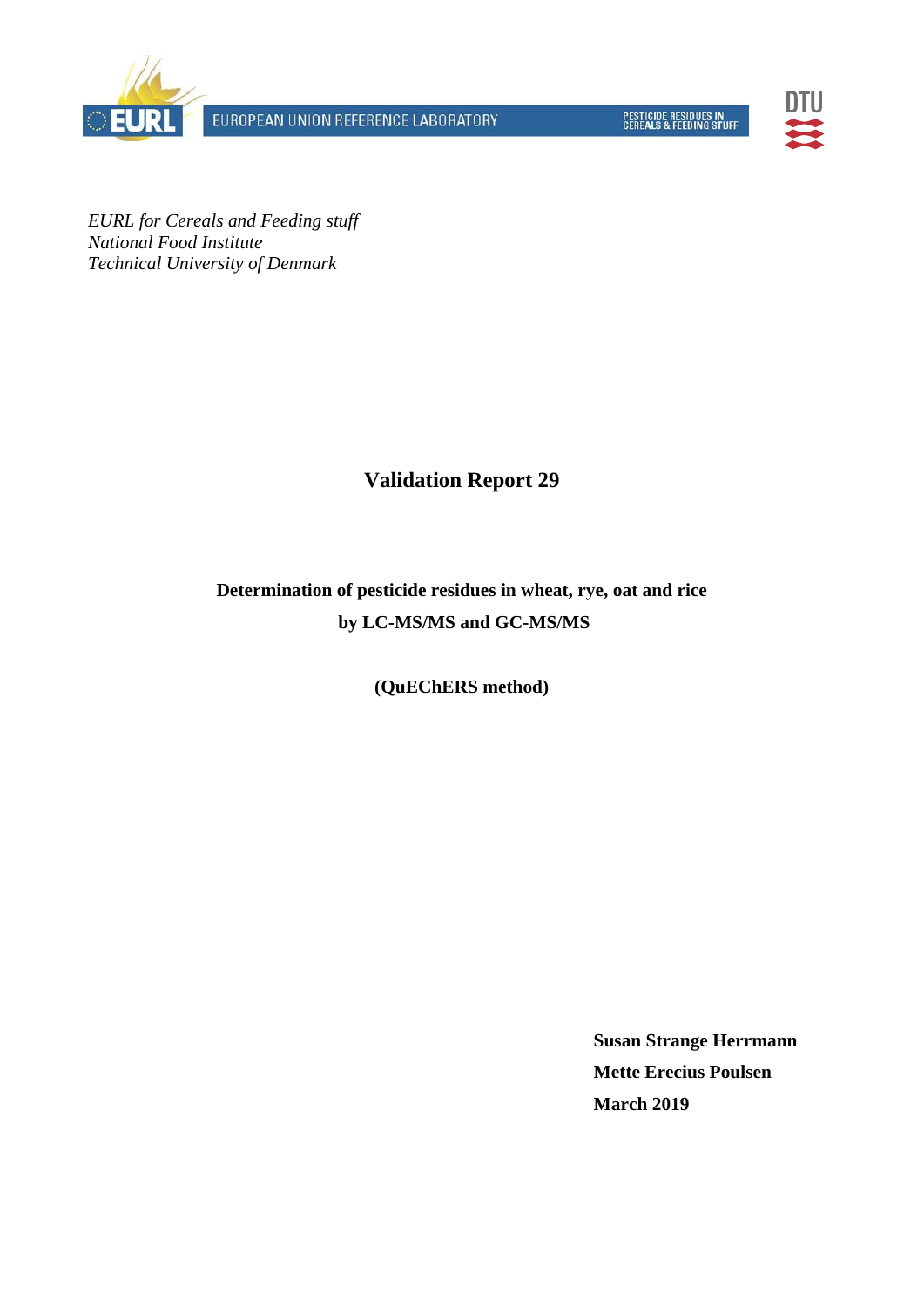# **CONTENT:**

| Appendix 2. Recoveries, repeatability ( $RSDr$ ), internal reproducibility ( $RSDR$ ), expanded<br>uncertainty (U) and Limit of Quantification (LOQ) for pesticides validated on four cereal |  |
|----------------------------------------------------------------------------------------------------------------------------------------------------------------------------------------------|--|
|                                                                                                                                                                                              |  |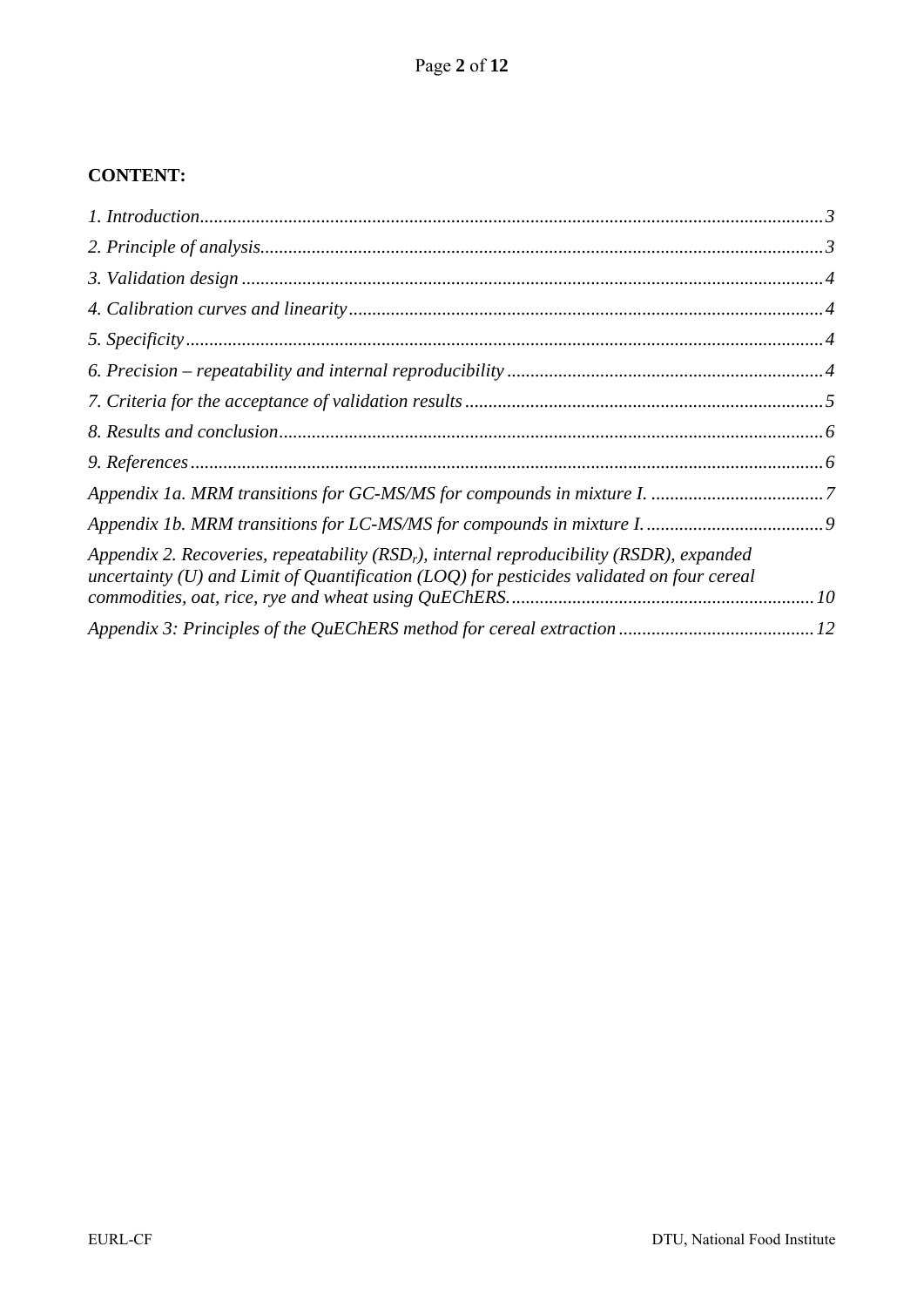#### **1. Introduction**

This report describes the validation of the QuEChERS method combined with GC-MS/MS and LC-MS/MS. The method was tried validated for 37 pesticides and metabolites by both LC-MSMS and GC-MSMS in wheat, rye, oat and rice. The QuEChERS method is an extraction method which has been developed to be Quick, Easy, Cheap, Efficient, Rugged and Safe. The method is most commonly used on fruit, vegetables and cereals<sup>1</sup>.

# **2. Principle of analysis**

**Sample preparation:** The samples are milled with a sieve at 1 mm.

The extraction procedure is outlines in Appendix 3 and described briefly in the following.

**Extraction:** Water and acetonitrile is added and the sample is shaken and a salt and buffer mixture is added and the sample is shaken again.

**Clean-up:** After centrifugation the supernatant is transferred to a clean tube and put in -80 degree freezer for minimum 15 minutes. The extracts are then allowed to thaw until almost liquid state and then centrifuged. At this point an aliquot is withdrawn and filtered, diluted 1:1 with acetonitrile and analysed by LC-MS/MS. The rest of the supernatant is transferred to a tube containing PSA and MgSO4. After shaking and an additional centrifugation step the final extract is diluted 1:1 with acetonitrile to obtain the same matrix concentration as in the matrix matched calibration standards.

**Quantification and qualification:** The final extracts are analysed by GC-MS/MS. Crude extract withdrawn before PSA clean-up was analysed by LC-MS/MS.

**GC-MS/MS:** The pesticide residues were separated on a DB5-MS column and analysed by triple quadrupole operating in the multiple reaction monitoring mode (MRM) with electron energy at 70 eV, source temperature at 180°C and transfer line at 250°C. The injection volume was 1 μl. For each pesticide minimum two sets of precursor and product ions were determined. One for quantification and one for qualification. The MRM transitions for the pesticides and degradation products are given in Appendix 1a.

**LC-MS/MS**: The pesticide residues are separated on a reversed-phase column and detected by tandem mass spectrometry (MS/MS) by electrospray (ESI). The validation includes pesticides determined in positive and negative mode. All pesticides were detected in the MRM mode. For each pesticide or metabolite a precursor ion and 2 product ions were determined. One product ion for quantification and one for qualification. An exception was however formetanate for which only one product ion were detectable at the for this study relevant spike levels (see further comments in on page 6). The MRM transitions for the pesticides and degradation products sought validated are given in Appendix 1b.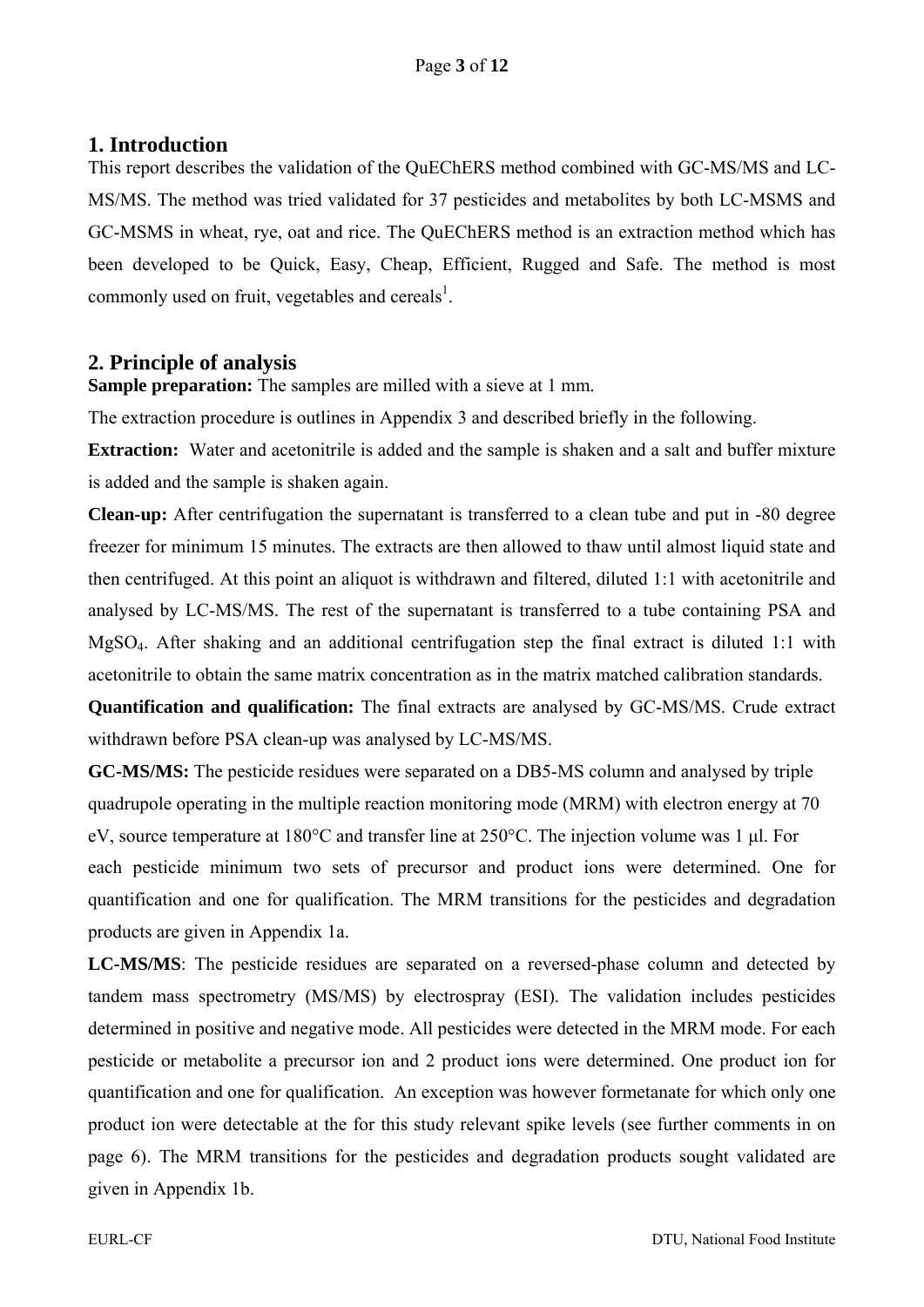# **3. Validation design**

The method was sought validated for 37 pesticides or metabolites in oat, rice, rye and wheat, see **Appendix 1**. The validation was performed on 5-6 replicates on oat, rice, rye and wheat at each of the three spiking levels; 0.002, 0.005, 0.01 and 0.05 mg/kg. A blank sample of each cereal commodity is included.

# **4. Calibration curves and linearity**

The calibration curve is determined by the analysis of each of the analysts at least 4 calibration levels within the range of 0.3 to 33.3 ng/ml. The quantification was performed from the mean of two bracketing calibration curves. The calibration curves were fitted to a linear curve. The majority of the correlation coefficients (R) were higher or equal to 0.99 but none were lower than 0.97. Thus, good linearity was observed within the relevant concentration range.

# **5. Specificity**

The ion ratios for sample extracts were within  $\pm 30\%$  (relative) of average of relevant calibration standards from same sequence. The ion ratios may vary slightly depending on concentration level and in some cases the average of calibration standard are based on the lower calibration levels for the low spike samples.

# **6. Precision – repeatability and internal reproducibility**

Repeatability was calculated for all pesticides and degradation products on all three spiking levels (0.002, 0.005, 0.01 and 0.05 mg/kg). Repeatability is given as the relative standard deviation on the result from two or more analysis at the same sample, done by the same technician, on the same instrument and within a short period of time.

Repeatability (RSDr) in this validation was calculated from the 5-6 replicate determinations. Repeatability were calculated as given in ISO 5725-2<sup>2</sup>.

#### **Accuracy – Recovery**

The accuracy was determined from recovery studies in which samples were spiked at three concentration levels (0.002, 0.005, 0.01 and 0.05 mg/kg) with the relevant pesticides, isomers and degradation products.

#### **Robustness**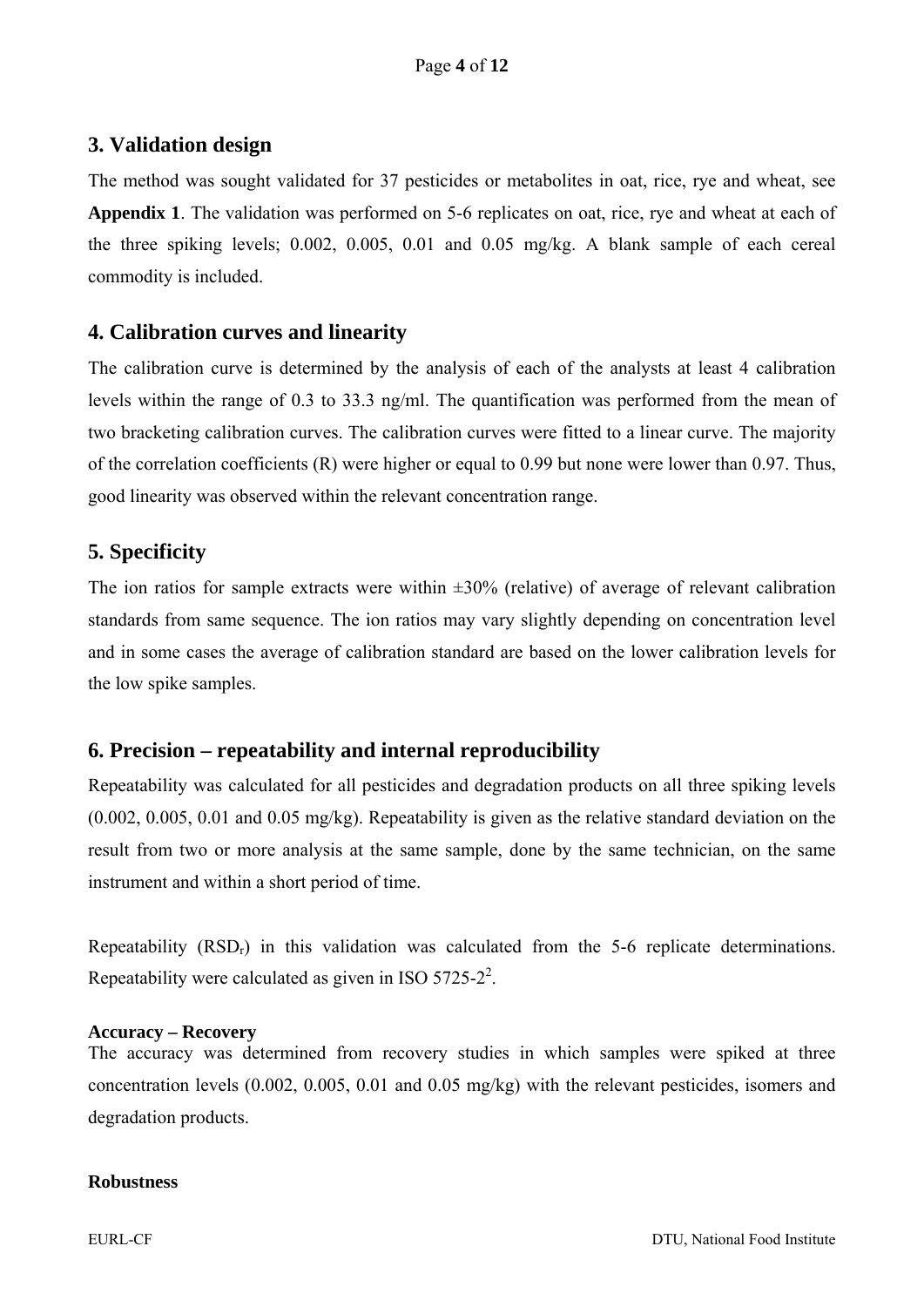The QuEChERS method has, in connection with the development of the method, been shown to be robust by Anastassiades et al.  $2003<sup>1</sup>$ .

#### **Limit of quantification, LOQ**

The quantification limits (LOQ) was determined as the lowest spike level for which the acceptance criteria (se Section 6) were meet.

# **7. Criteria for the acceptance of validation results**

For the pesticides to be accepted as validated the following criteria for precision and trueness must to be fulfilled:

1. The relative standard deviation of the repeatability should be  $\leq 20\%$ <sup>3</sup>.

2. The average relative recovery must be between 70 and  $120\%$ <sup>3</sup>.

If the above mentioned criteria have been meet, the quantification limits, LOQs is stated.

The expanded uncertainty is calculated to demonstrate that it is less than 50%. The expanded uncertainty is given by:

$$
U = \sqrt{RSD^2 + Bias^2 + (RSD^2/n)} * 2
$$

*Where RSD is the intra-laboratory uncertainty (RSDR), Bias is 100 minus the recovery, RSD2 /n is the uncertainty of the bias, n is the number of recoveries included in the bias and 2 is the coverage factor corresponding to 95%* confidence level*.* 

If the expanded uncertainty is higher than 50%, the analytical results must be corrected for recovery and the combined uncertainty is then given by:

 $U_c = \sqrt{RSD^2 + (RSD^2/n)}$ 

*Where RSD in this validation is the repeatability uncertainty (RSDr), RSD2 /n is the uncertainty of the bias, n is the number of recoveries included in the bias and 2 is the coverage factor corresponding to 95%* confidence level*.*

The bias/recovery used for correction will be the bias/recoveries determined for the individual analytes during the initial validation and/or ongoing method validation. However, if it is evaluated that the type of sample being analysed is significantly different from the matrices employed for the method validation it is possible to correct for bias/recoveries based on recovery from spiked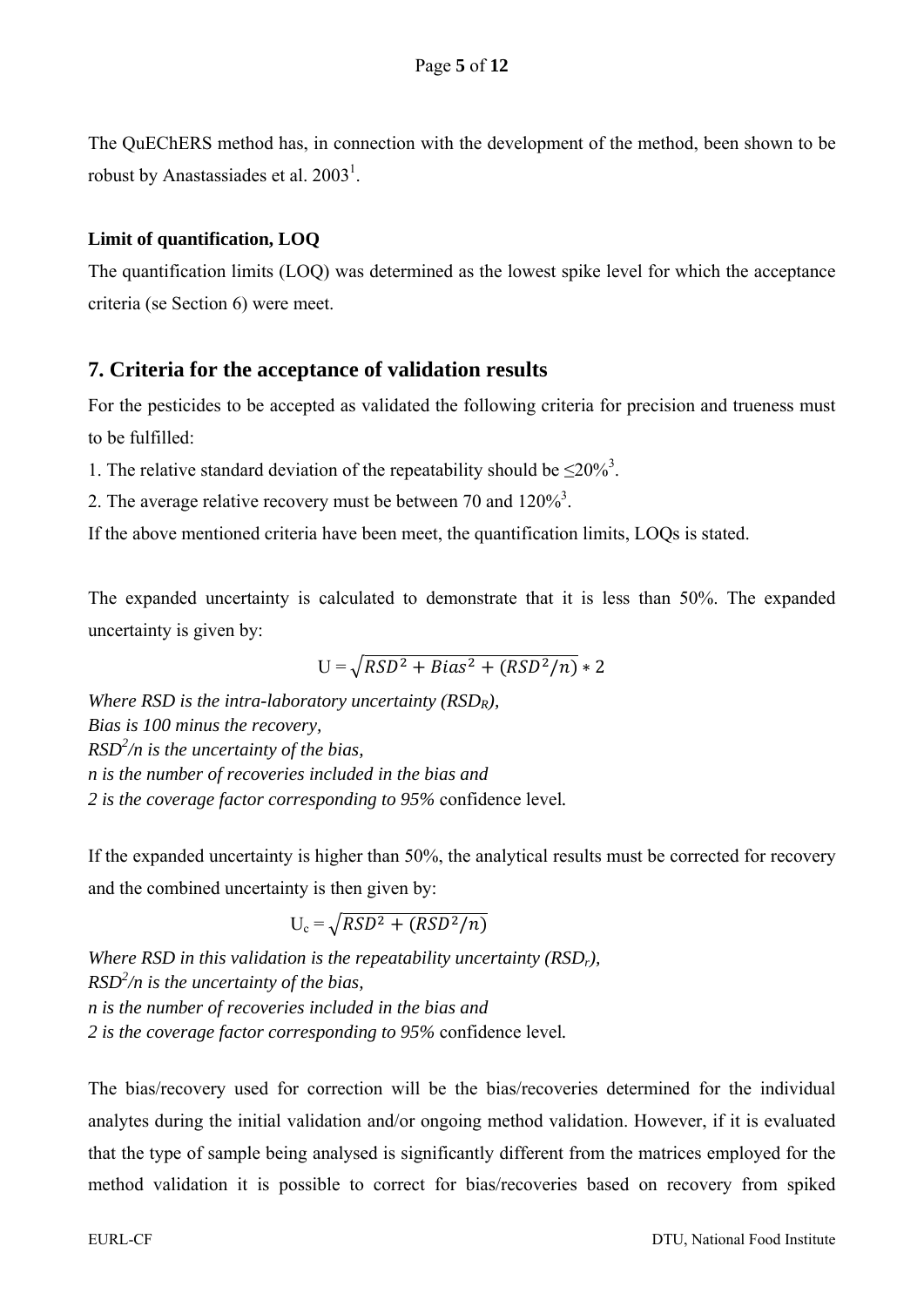samples included in the analytical batch in question. However, minimum of 5 recovery samples must be included then.

The obtained results including recovery,  $RSD<sub>r</sub>$ ,  $RSD<sub>R</sub>$ , expanded uncertainty (U, Uc and limit of quantification (LOQ) are presented in appendix 2.

#### **8. Results and conclusion**

The validation results obtained for the 37 pesticides or metabolites using LC-MSMS and GC-MSMS are presented in appendix 2. The lowest LOQ achieved were 0.002 mg/kg for 30 compounds, 0.005 mg/kg for four compounds, 0.01 for one compound and 0.05 mg/kg for the last two compounds. Generally the combined uncertainties were lower than 50%, indicating that recovery for correction is not needed. However it has been decided at our laboratory that all results shall be corrected for recovery when possible, regardless of the expanded uncertainty and the combined uncertainty will therefore apply.

The high LOQs of 0.05 mg/kg were achieved for formetanate and hymexazol. These LOQs are too high and further method validation is needed in order to obtain satisfactory LOQs for these compounds. Hymexazol may need to be analysed by SRM method for polar compounds, since it eluates relatively early from the LC column and therefore also co-elutes with matrix interferences that may suppress the response. Formetanate were in this study sought validated on LC-MSMS though it may be more appropriate to analyse it by GC-MSMS, which will be tested.

#### **9. References**

**1** EN 15662:2008. Foods of plant origin - Determination of pesticide residues using GC-MS and/or LC-MS/MS following acetonitrile extraction/partitioning and clean-up by dispersive SPE -

#### QuEChERS-method

**2** ISO 5725-2:1994. Accuracy (trueness and precision) of measurement methods and results – Part2. Basic method for the determination of repeatability and reproducibility of standard measurement method. First edition. December 1994.

**3** Guidance document on analytical quality control and method validation procedures for pesticide residues and analysis in food and feed, Document SANTE/11813/2017, 21–22 November 2017 rev.0, European Commission, Brussels, 2017.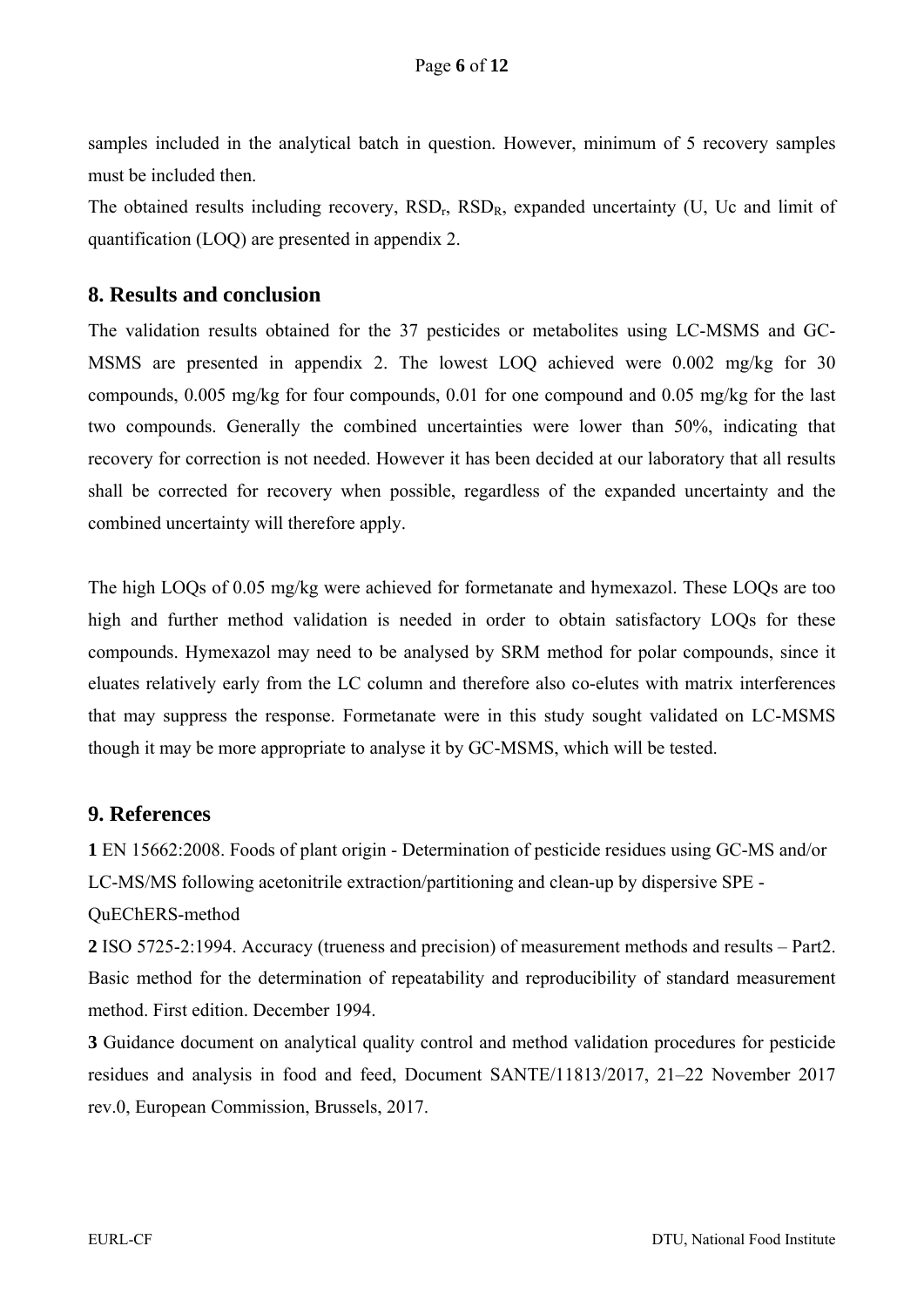Page **7** of **12 Appendix 1a. MRM transitions for GC-MS/MS for compounds in mixture I.** 

| <b>Name</b>          | <b>RT</b> | <b>Parent Mass</b> | <b>Product Mass</b> | <b>Collision Energy</b> |
|----------------------|-----------|--------------------|---------------------|-------------------------|
| Chlordane-cis        | 17.5      | 271.7              | 236.9               | 12                      |
| Chlordane-cis        | 17.5      | 374.7              | 265.8               | 22                      |
| Chlordane-cis        | 17.5      | 376.6              | 268                 | 20                      |
| Chlordane-cis        | 17.5      | 372.8              | 265.8               | 20                      |
| Chlordane-cis        | 17.5      | 236.8              | 142.9               | 24                      |
| Chlordane-trans      | 17.14     | 271.7              | 236.8               | 12                      |
| Chlordane-trans      | 17.14     | 374.7              | 265.9               | 20                      |
| Chlordane-trans      | 17.14     | 372.7              | 263.7               | 20                      |
| Coumaphos            | 25.91     | 209.9              | 182                 | 10                      |
| Coumaphos            | 25.91     | 361.9              | 109                 | 15                      |
| Coumaphos            | 25.91     | 209.9              | 119                 | 22                      |
| DDD-op               | 18.4      | 234.97             | 164.98              | 20                      |
| DDD-op               | 18.4      | 236.97             | 164.98              | 20                      |
| DDD-op               | 18.4      | 236.8              | 165                 | 20                      |
| DDD-op               | 18.4      | 235                | 199                 | 14                      |
| DDD-pp               | 19.54     | 236.8              | 165                 | 20                      |
| DDD-pp               | 19.54     | 235                | 199                 | 14                      |
| DDE-op               | 17.14     | 246                | 176.1               | 26                      |
| DDE-op               | 17.14     | 317.8              | 246                 | 20                      |
| DDE-op               | 17.14     | 246.5              | 210.2               | 10                      |
| DDE-pp               | 18.19     | 246                | 176.1               | 26                      |
| DDE-pp               | 18.19     | 317.8              | 248                 | 18                      |
| DDE-pp               | 18.19     | 317.8              | 246                 | 20                      |
| DDT-op               | 19.64     | 235                | 165                 | 22                      |
| DDT-op               | 19.64     | 236.8              | 165.1               | 20                      |
| DDT-op               | 19.64     | 235                | 199.5               | 14                      |
| DDT-pp               | 20.8      | 235                | 165.1               | 22                      |
| DDT-pp               | 20.8      | 236.8              | 165                 | 20                      |
| DDT-pp               | 20.8      | 235                | 199.5               | 14                      |
| Dicofol-op           | 15.59     | 139                | 111                 | 12                      |
| Dicofol-op           | 15.59     | 111                | 74.9                | 14                      |
| Dicofol-op           | 15.59     | 250.9              | 139                 | 12                      |
| Disulfoton-sulfone   | 17.28     | 213.01             | 153.01              | $\sqrt{5}$              |
| Disulfoton-sulfone   | 17.28     | 213.01             | 125.01              | 10                      |
| Disulfoton-sulfone   | 17.28     | 213                | 96.9                | $\, 8$                  |
| Disulfoton-sulfoxide | 8.33      | 125                | 97                  | 6                       |
| Disulfoton-sulfoxide | 8.33      | 153.1              | 97                  | $10$                    |
| Disulfoton-sulfoxide | 8.33      | 168.01             | 140.01              | $10$                    |
| Disulfoton-sulfoxide | 8.33      | 153.01             | 125.01              | $10$                    |
| Disulfoton-sulfoxide | 8.33      | 213                | 96.9                | 18                      |
| Disulfoton-sulfoxide | 8.33      | 213.02             | 153.01              | $10$                    |
| Fensulfothion        | 19.22     | 140                | 125                 | 10                      |
| Fensulfothion        | 19.22     | 307.9              | 293                 | $\,8\,$                 |
| Fensulfothion        | 19.22     | 291.8              | 156                 | 15                      |
| Fensulfothion        | 19.22     | 307.9              | 153.1               | 12                      |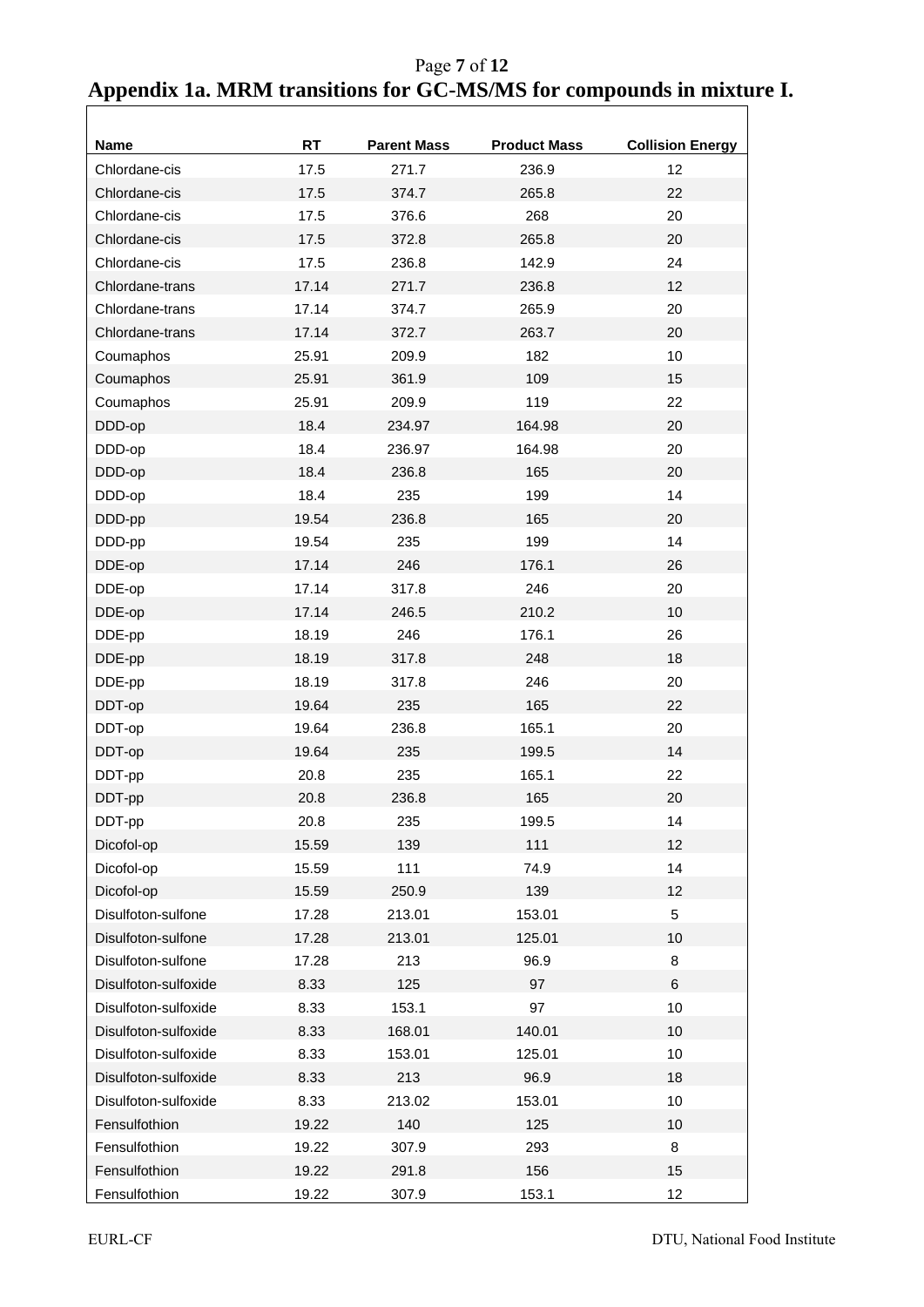| <b>Name</b>             | <b>RT</b> | <b>Parent Mass</b> | <b>Product Mass</b> | <b>Collision Energy</b> |
|-------------------------|-----------|--------------------|---------------------|-------------------------|
| Fensulfothion           | 19.22     | 293.03             | 125.01              | $\mathbf 0$             |
| Heptachlorepoxide-cis   | 16.49     | 183.1              | 119                 | 20                      |
| Heptachlorepoxide-cis   | 16.49     | 262.9              | 192.9               | 30                      |
| Heptachlorepoxide-cis   | 16.49     | 352.8              | 252.9               | 15                      |
| Heptachlorepoxide-trans | 16.34     | 353                | 263                 | 15                      |
| Heptachlorepoxide-trans | 16.34     | 351                | 261                 | 15                      |
| Heptachlorepoxide-trans | 16.34     | 352.8              | 252.9               | 15                      |
| Hexachlorobenzene       | 11.81     | 283.8              | 248.8               | 18                      |
| Hexachlorobenzene       | 11.81     | 283.8              | 213.8               | 28                      |
| Hexachlorobenzene       | 11.81     | 248.8              | 213.9               | 14                      |
| Hexachlorobenzene       | 11.81     | 285.81             | 250.83              | 20                      |
| Nitrofen                | 18.9      | 202                | 139                 | 24                      |
| Nitrofen                | 18.9      | 283                | 202                 | 10                      |
| Nitrofen                | 18.9      | 283                | 253                 | 10                      |
| Oxychlordane            | 16.36     | 185                | 121                 | 10                      |
| Oxychlordane            | 16.36     | 115                | 50.9                | 22                      |
| Oxychlordane            | 16.36     | 184.9              | 84.9                | 26                      |
| Oxychlordane            | 16.36     | 386.79             | 262.86              | 15                      |
| Oxychlordane            | 16.36     | 386.79             | 322.83              | 15                      |
| Pentachloroanisole      | 11.9      | 279.86             | 236.88              | 20                      |
| Pentachloroanisole      | 11.9      | 277.86             | 234.88              | 20                      |
| Pentachloroanisole      | 11.9      | 265.87             | 236.88              | 10                      |
| Pentachloroanisole      | 11.9      | 279.86             | 265.87              | 15                      |
| Phorate-sulfoxide       | 15        | 125                | 97                  | $6\phantom{a}$          |
| Phorate-sulfoxide       | 15        | 153                | 97                  | 10                      |
| Phorate-sulfoxide       | 15        | 96.9               | 65                  | 16                      |
| Resmethrin              | 21.47     | 171                | 127.9               | 14                      |
| Resmethrin              | 21.47     | 143                | 128.1               | 10                      |
| Resmethrin              | 21.47     | 123.1              | 81.1                | 8                       |
| Terbufos                | 12.44     | 230.9              | 174.9               | 12                      |
| <b>Terbufos</b>         | 12.44     | 230.9              | 203                 | 8                       |
| Terbufos                | 12.44     | 230.9              | 128.9               | 22                      |

٦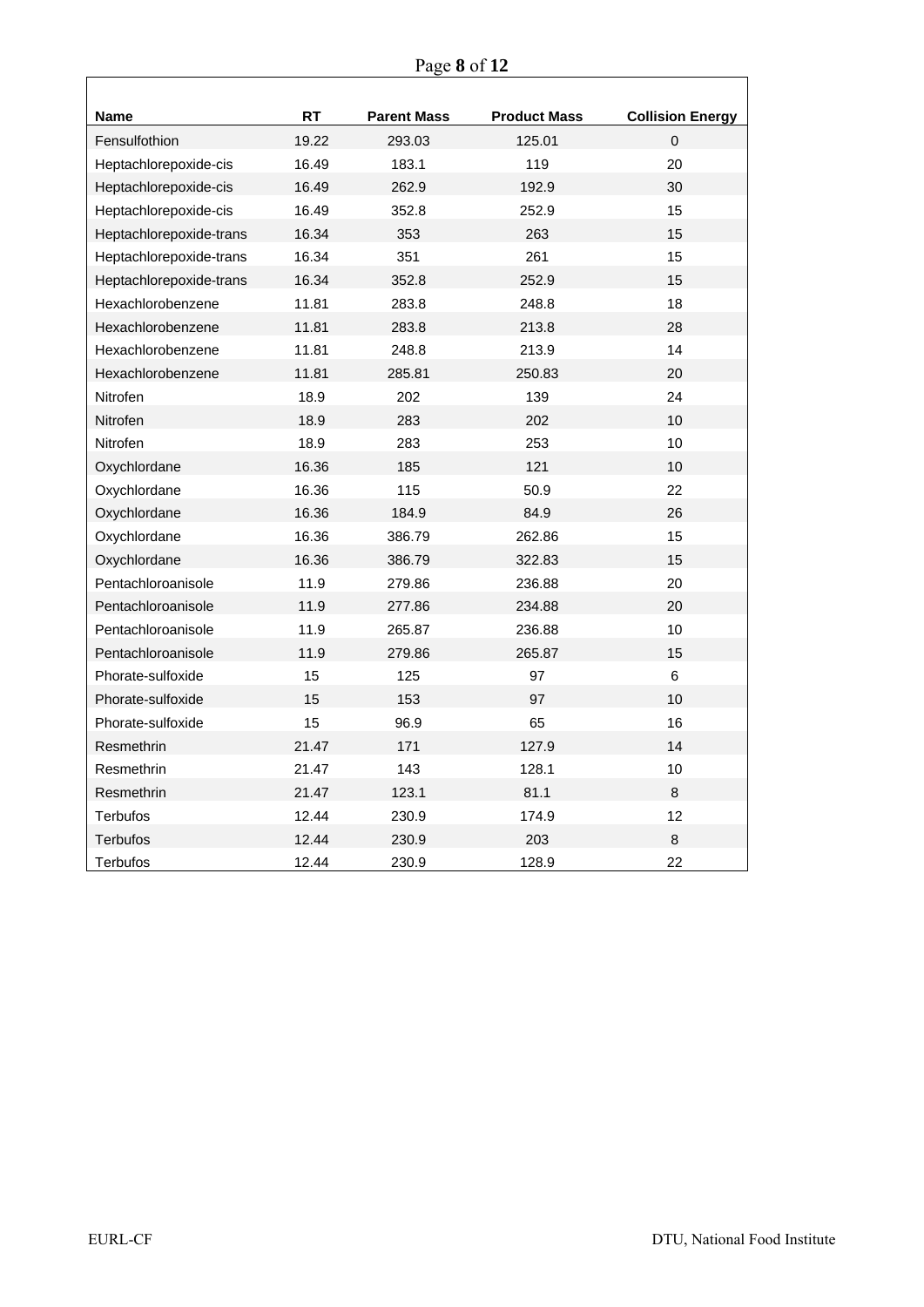| <b>LC-MS/MS</b>                       | Mode | <b>Retention time</b> | <b>Precursor ion-1</b> | <b>Product ion-1</b> | <b>CE</b> | <b>Precursor ion-2</b> | <b>Product ion-2</b> | <b>CE</b> |
|---------------------------------------|------|-----------------------|------------------------|----------------------|-----------|------------------------|----------------------|-----------|
| 4-(Trifluoromethyl)nicotinoyl_Glycine | neg  | 2.11                  | 247                    | 145.8                | 24        | 247                    | 163                  | 24        |
| Coumaphos                             | pos  | 6.30                  | 363                    | 227                  | 35        | 363                    | 306.9                | 25        |
| Cyantraniliprole                      | pos  | 4.24                  | 475                    | 286                  | 12        | 475                    | 177                  | 41        |
| Cymiazole                             | pos  | 2.39                  | 219.2                  | 144                  | 43        | 219.2                  | 171                  | 37        |
| Disulfoton-sulfone                    | pos  | 4.50                  | 307                    | 97                   | 26        | 307                    | 125.5                | 17        |
| Disulfoton-sulfoxide                  | pos  | 4.41                  | 291                    | 213                  | 8         | 291                    | 185                  | 12        |
| Fensulfothion                         | pos  | 4.68                  | 309                    | 281.3                | 10        | 309                    | 157                  | 27        |
| Fipronil-desulfinyl                   | neg  | 5.99                  | 387                    | 351                  | 10        | 387                    | 353                  | 15        |
| Fipronil-sulfide                      | neg  | 6.23                  | 419                    | 383                  | 10        | 419                    | 262                  | 30        |
| Fipronil-sulfone                      | neg  | 6.38                  | 451                    | 415                  | 15        | 451                    | 282                  | 25        |
| Fluroxypyr                            | neg  | 3.66                  | 252.9                  | 194.8                | 20        | 252.9                  | 232.8                | 10        |
| Formetanate                           | pos  | 1.68                  | 222                    | 165.5                | 27        |                        |                      |           |
| Hymexazol                             | pos  | 1.86                  | 100                    | 54                   | 12        | 100                    | 43                   | 27        |
| Phorate-sulfone                       | pos  | 4.52                  | 293                    | 114.8                | 25        | 293                    | 142.8                | 20        |
| Phorate-sulfoxide                     | pos  | 4.40                  | 277                    | 198.7                | 10        | 277                    | 142.7                | 20        |
| Pyriofenone                           | pos  | 6.57                  | 366                    | 209                  | 10        | 366                    | 186                  | 10        |
| <b>Terbufos</b>                       | pos  | 7.04                  | 289                    | 103                  | 18        | 289                    | 187                  | 8         |
| Spiromesifen_enol                     | neg  | 5.26                  | 271                    | 158.7                | 25        | 271                    | 206.7                | 25        |

# **Appendix 1b. MRM transitions for LC-MS/MS for compounds in mixture I.**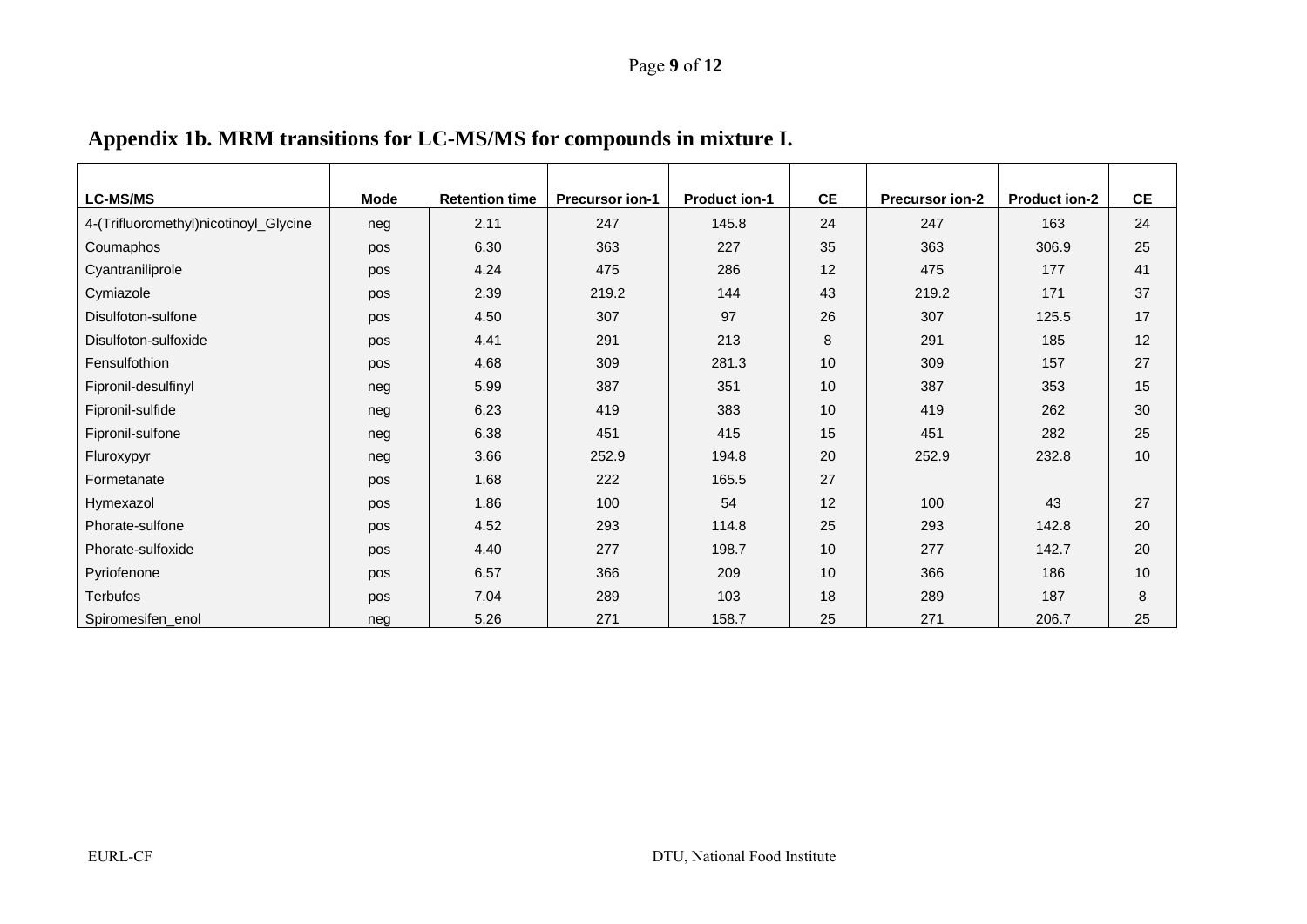#### Page **10** of **12**

# **Appendix 2. Recoveries, repeatability (RSDr), internal reproducibility (RSDR), expanded uncertainty (U) and Limit of Quantification (LOQ) for pesticides validated on four cereal commodities, oat, rice, rye and wheat using QuEChERS.**

*Red numbers indicate that the recovery is not 70-120% recovery or that RSD is above 20% RSD.* 

|           |                                                    | Spike level 0.002 mg/kg |                |                       |                    |            | Spike level 0.005 mg/kg |                |              |        | Spike level 0.01 mg/kg |                |                       |                |        | Spike level 0.05 mg/kg |                |                     |                                   |        |                  |       |
|-----------|----------------------------------------------------|-------------------------|----------------|-----------------------|--------------------|------------|-------------------------|----------------|--------------|--------|------------------------|----------------|-----------------------|----------------|--------|------------------------|----------------|---------------------|-----------------------------------|--------|------------------|-------|
|           | Compound                                           | Recover<br>y %          | RSD,<br>%      | RSD <sub>R</sub><br>% | U<br>$\frac{0}{0}$ | Cu<br>$\%$ | Recover<br>v %          | RSD,<br>%      | $RSD_R$<br>% | U<br>% | Cu<br>$\%$             | Recov<br>ery % | RSD <sub>r</sub><br>% | $RSD_R$<br>%   | U<br>% | Cu<br>$\%$             | Recov<br>ery % | <b>RSDr</b><br>$\%$ | RSD <sub>R</sub><br>$\frac{9}{6}$ | U<br>% | Cu<br>$\%$       | LOQ   |
| <b>LC</b> | (Trifluoromethyl)nicotinoyl_Glycin<br>$\mathbf{e}$ |                         |                |                       |                    |            | 130                     | 10             | 12           | 65     | 12                     | 104            | 13                    | 18             | 38     | 19                     | 96             | 8                   | 9                                 | 20     | $\boldsymbol{9}$ | 0.01  |
|           | <b>GC</b> Chlordane-cis                            | 90                      | 18             | 20                    | 46                 | 21         | 92                      | 10             | 19           | 42     | 19                     | 91             | 8                     | 15             | 35     | 15                     | 90             | 4                   | 15                                | 35     | 15               | 0.002 |
|           | <b>GC</b> Chlordane-trans                          | 96                      | 19             | 18                    | 37                 | 18         | 93                      | 12             | 16           | 36     | 16                     | 92             | 9                     | 13             | 30     | 13                     | 91             | 3                   | 13                                | 31     | 13               | 0.002 |
|           | <b>GC</b> Coumaphos                                | 85                      | 17             | 17                    | 46                 | 18         | 99                      | 11             | 14           | 29     | 14                     | 103            | 6                     | 11             | 23     | 11                     | 105            | 5                   | 13                                | 28     | 13               | 0.002 |
|           | LC Coumaphos                                       | 103                     | 9              | 11                    | 22                 | 11         | 101                     | $\overline{7}$ | 10           | 20     | 10                     | 104            | $\overline{7}$        | 12             | 25     | 12                     | 102            | $\overline{7}$      | 10                                | 20     | 10               | 0.002 |
|           | LC Cyantraniliprole                                | 102                     | 10             | 11                    | 22                 | 11         | 92                      | 8              | 8            | 23     | 9                      | 99             | 8                     | 13             | 26     | 13                     | 101            | 9                   | 10                                | 21     | 11               | 0.002 |
|           | LC Cymiazole                                       | 92                      | 10             | 10                    | 26                 | 10         | 82                      | 13             | 14           | 46     | 15                     | 90             | $\overline{7}$        | 13             | 34     | 13                     | 87             | 6                   | 13                                | 37     | 14               | 0.002 |
|           | GC DDD-op                                          | 87                      | 5              | 13                    | 36                 | 13         | 93                      | 3              | 13           | 29     | 13                     | 95             | $\overline{2}$        | 11             | 25     | 11                     | 94             | $\overline{c}$      | 12                                | 27     | 12               | 0.002 |
|           | GC DDD-pp                                          | 85                      | 13             | 20                    | 49                 | 20         | 93                      | 4              | 15           | 33     | 15                     | 94             | 4                     | 11             | 26     | 12                     | 93             | $\overline{2}$      | 11                                | 27     | 12               | 0.002 |
|           | GC DDE-op                                          | 87                      | 5              | 10                    | 34                 | 11         | 87                      | 6              | 15           | 40     | 15                     | 88             | 4                     | 12             | 35     | 12                     | 87             | 2                   | 14                                | 38     | 14               | 0.002 |
|           | GC DDE-pp                                          | 79                      | 6              | 10                    | 47                 | 10         | 82                      | 4              | 14           | 46     | 14                     | 83             | 3                     | 11             | 41     | 11                     | 82             | 3                   | 13                                | 44     | 13               | 0.002 |
|           | GC DDT-op                                          | 87                      | $\overline{7}$ | 18                    | 45                 | 18         | 83                      | 5              | 17           | 49     | 17                     | 81             | 4                     | 14             | 48     | 15                     | 90             | $\overline{4}$      | 15                                | 35     | 15               | 0.002 |
|           | GC DDT-pp                                          | 91                      | 8              | 16                    | 36                 | 16         | 83                      | $\overline{7}$ | 18           | 50     | 18                     | 79             | 6                     | 17             | 54     | 17                     | 90             | $\overline{4}$      | 15                                | 35     | 15               | 0.002 |
|           | <b>GCI DEET</b>                                    | 105                     | 8              | 12                    | 27                 | 13         | 105                     | 5              | 9            | 20     | 9                      | 107            | 3                     | $\overline{7}$ | 21     | $\overline{7}$         | 107            | $\overline{2}$      | 9                                 | 22     | 9                | 0.002 |
|           | GC Dicofol-op                                      | 90                      | 4              | 11                    | 29                 | 11         | 93                      | 3              | 13           | 30     | 13                     | 92             | 3                     | 11             | 28     | 12                     | 93             | $\overline{c}$      | 12                                | 28     | 12               | 0.002 |
|           | <b>GC</b> Dicofol-pp                               | 90                      | 4              | 11                    | 29                 | 11         | 93                      | 3              | 13           | 30     | 13                     | 92             | 3                     | 11             | 28     | 12                     | 93             | $\overline{c}$      | 12                                | 28     | 12               | 0.002 |
|           | <b>IGCI Disulfoton-sulfone</b>                     | 217                     | 12             | 19                    | 238                | 20         | 132                     | 10             | 19           | 74     | 19                     | 105            | 13                    | 19             | 40     | 20                     | 89             | 9                   | 18                                | 43     | 19               | 0.01  |
|           | LC Disulfoton-sulfone                              | 101                     | $\overline{7}$ | 10                    | 20                 | 10         | 106                     | 6              | 8            | 21     | 8                      | 107            | 8                     | 13             | 30     | 13                     | 106            | 6                   | 11                                | 25     | 11               | 0.002 |
|           | lGCl Disulfoton-sulfoxide                          | 97                      | 19             | 20                    | 40                 | 20         | 100                     | $\overline{7}$ | 11           | 23     | 11                     | 108            | 8                     | 10             | 26     | 11                     | 108            | 3                   | $\overline{7}$                    | 22     | $\overline{7}$   | 0.002 |
| <b>LC</b> | Disulfoton-sulfoxide                               | 106                     | $\overline{7}$ | 8                     | 21                 | 8          | 103                     | 5              | 7            | 15     | $\overline{7}$         | 105            | 5                     | 11             | 25     | 12                     | 96             | 8                   | 9                                 | 20     | 9                | 0.002 |
|           | IGCI Fenamidone                                    | 108                     | 6              | 10                    | 25                 | 10         | 107                     | 4              | 9            | 23     | 9                      | 109            | 2                     | 6              | 22     | 6                      | 109            | 3                   | 9                                 | 26     | 9                | 0.002 |
|           | LC Fenamidone                                      | 109                     | 39             | 39                    | 81                 | 40         | 97                      | 13             | 17           | 36     | 18                     | 104            | 10                    | 16             | 32     | 16                     | 96             | 8                   | 9                                 | 20     | 9                | 0.005 |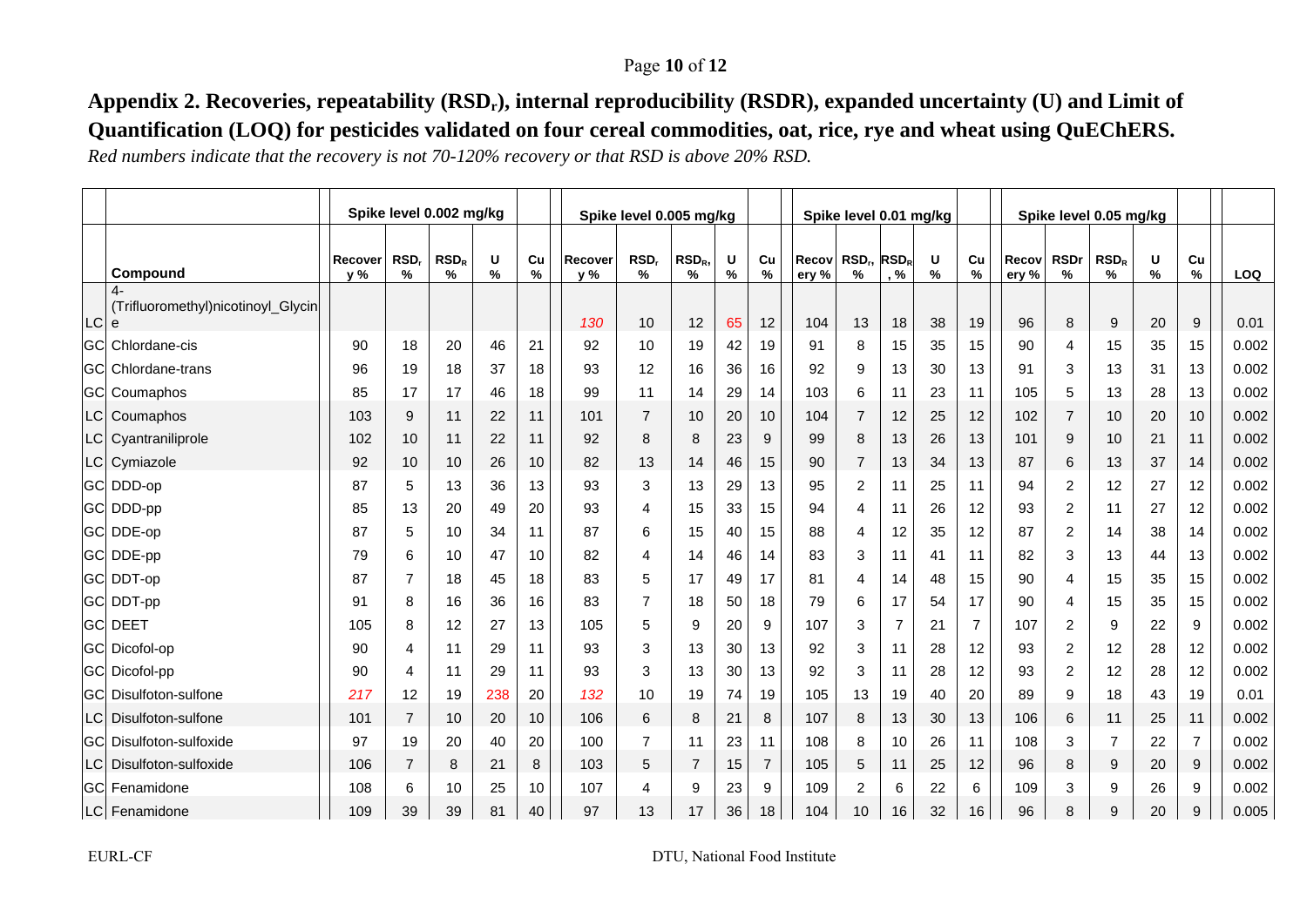Page **11** of **12**

|                             | Spike level 0.002 mg/kg |                       |                       |        |         | Spike level 0.005 mg/kg |                       |                          |        |            | Spike level 0.01 mg/kg |                                          |                  |        |         | Spike level 0.05 mg/kg |                     |                       |           |         |            |
|-----------------------------|-------------------------|-----------------------|-----------------------|--------|---------|-------------------------|-----------------------|--------------------------|--------|------------|------------------------|------------------------------------------|------------------|--------|---------|------------------------|---------------------|-----------------------|-----------|---------|------------|
| Compound                    | Recover<br>y %          | RSD <sub>r</sub><br>% | RSD <sub>R</sub><br>℅ | U<br>% | Cu<br>% | Recover<br>y %          | RSD <sub>r</sub><br>% | RSD <sub>R</sub><br>$\%$ | U<br>% | Cu<br>$\%$ | Recov<br>ery %         | RSD <sub>r</sub> , RSD <sub>R</sub><br>℅ | , %              | U<br>% | Cu<br>% | Recov<br>ery %         | <b>RSDr</b><br>$\%$ | RSD <sub>R</sub><br>% | U<br>$\%$ | Cu<br>% | <b>LOQ</b> |
| <b>IGCI Fensulfothion</b>   |                         |                       |                       |        |         | 106                     | 19                    | 18                       | 39     | 19         | 97                     | 16                                       | 17               | 35     | 17      | 108                    | 4                   | 12                    | 29        | 12      | 0.005      |
| LCI Fensulfothion           | 98                      | 10                    | 13                    | 26     | 13      | 104                     | 6                     | 10                       | 21     | 10         | 102                    | 6                                        | 13               | 26     | 13      | 104                    | 6                   | 11                    | 24        | 11      | 0.002      |
| LC Fipronil-desulfinyl      | 112                     | 8                     | 9                     | 30     | 9       | 107                     | 8                     | 12                       | 28     | 12         | 101                    |                                          | 9                | 18     | 9       | 99                     | 5                   | 10                    | 20        | 10      | 0.002      |
| LC Fipronil-sulfide         | 111                     | 10                    | 10                    | 30     | 10      | 107                     | 10                    | 14                       | 31     | 14         | 100                    | 8                                        | 9                | 18     | 9       | 99                     | 9                   | 13                    | 27        | 13      | 0.002      |
| LC Fipronil-sulfone         | 114                     | 12                    | 12                    | 37     | 12      | 107                     | 12                    | 16                       | 36     | 17         | 97                     | 11                                       | 12               | 25     | 12      | 97                     | 12                  | 13                    | 27        | 13      | 0.002      |
| LC Fluroxypyr               |                         |                       |                       |        |         | 114                     | 11                    | 11                       | 36     | 11         | 89                     | 8                                        | 8                | 28     | 9       | 94                     | 9                   | 13                    | 30        | 14      | 0.005      |
| LC Formetanate              |                         |                       |                       |        |         |                         |                       |                          |        |            |                        |                                          |                  |        |         | 75                     | 9                   | 14                    | 57        | 14      | 0.05       |
| GC Heptachlorepoxide-cis    | 115                     | 20                    | 19                    | 49     | 19      | 106                     | 14                    | 16                       | 35     | 17         | 98                     | 8                                        | 13               | 27     | 13      | 94                     | 5                   | 11                    | 25        | 11      | 0.002      |
| GC Heptachlorepoxide-trans  | 104                     | 15                    | 18                    | 37     | 18      | 96                      | 11                    | 20                       | 41     | 20         | 103                    | 6                                        | 11               | 23     | 11      | 99                     | 4                   | 13                    | 27        | 14      | 0.002      |
| GC Hexachlorobenzene        | 80                      | 8                     | 20                    | 57     | 21      | 75                      | 5                     | 20                       | 64     | 20         | 74                     | 5                                        | 17               | 63     | 18      | 73                     | 3                   | 16                    | 62        | 16      | 0.002      |
| LC Hymexazol                |                         |                       |                       |        |         |                         |                       |                          |        |            |                        |                                          |                  |        |         | 96                     | 11                  | 16                    | 34        | 17      | 0.05       |
| <b>IGCI Nitrofen</b>        | 100                     | 16                    | 17                    | 35     | 17      | 98                      | 8                     | 14                       | 29     | 14         | 96                     | 4                                        | 11               | 23     | 11      | 97                     | 5                   | 13                    | 28        | 14      | 0.002      |
| GC Oxychlordane             | 106                     | 17                    | 17                    | 37     | 18      | 100                     | 9                     | 14                       | 28     | 14         | 98                     | 5                                        | 12               | 26     | 13      | 92                     | 3                   | 13                    | 31        | 13      | 0.002      |
| IGCI Pentachloroanisole     | 82                      | 8                     | 17                    | 50     | 18      | 82                      | 6                     | 17                       | 50     | 18         | 84                     | 5                                        | 15               | 43     | 15      | 84                     | $\overline{2}$      | 14                    | 43        | 15      | 0.002      |
| LC Phorate-sulfone          | 110                     | 10                    | 10                    | 29     | 11      | 101                     | 6                     | 11                       | 22     | 11         | 105                    | 6                                        | 10               | 23     | 10      | 107                    | $\overline{7}$      | 11                    | 25        | 11      | 0.002      |
| <b>GC</b> Phorate-sulfoxide | 83                      | 11                    | 49                    | 105    | 50      | 92                      | 9                     | 21                       | 45     | 21         | 96                     | 8                                        | 20               | 40     | 20      | 101                    | 4                   | 16                    | 32        | 16      | 0.005      |
| LC Phorate-sulfoxide        | 103                     | $\overline{7}$        | 10                    | 21     | 10      | 103                     | 6                     | 9                        | 20     | 10         | 104                    | 6                                        | 11               | 24     | 11      | 102                    | 5                   | 10                    | 22        | 11      | 0.002      |
| LC Pyriofenone              | 101                     | 8                     | 9                     | 19     | 9       | 89                      | $\overline{7}$        | 8                        | 27     | 8          | 94                     | 6                                        | 11               | 25     | 11      | 100                    | 6                   | 10                    | 20        | 10      | 0.002      |
| <b>GC</b> Resmethrin        | 74                      | 45                    | 60                    | 131    | 61      | 92                      | 17                    | 21                       | 45     | 21         | 90                     | 9                                        | 16               | 38     | 17      | 94                     | 3                   | 14                    | 31        | 14      | 0.005      |
| LC Spiromesifen_enol        |                         |                       |                       |        |         | 93                      | 12                    | 19                       | 41     | 20         | 89                     | 9                                        | $\boldsymbol{9}$ | 29     | 10      | 95                     | 9                   | 13                    | 28        | 13      | 0.005      |
| GC Terbufos                 | 102                     | $\overline{7}$        | 10                    | 21     | 10      | 100                     | 4                     | 10                       | 21     | 11         | 99                     |                                          | 10               | 21     | 11      | 90                     | 4                   | 15                    | 35        | 15      | 0.002      |
| LC Terbufos                 | 96                      | 17                    | 16                    | 33     | 16      | 78                      | 12                    | 17                       | 56     | 17         | 79                     | 9                                        | 16               | 52     | 16      | 90                     | 10 <sup>1</sup>     | 21                    | 46        | 21      | 0.002      |